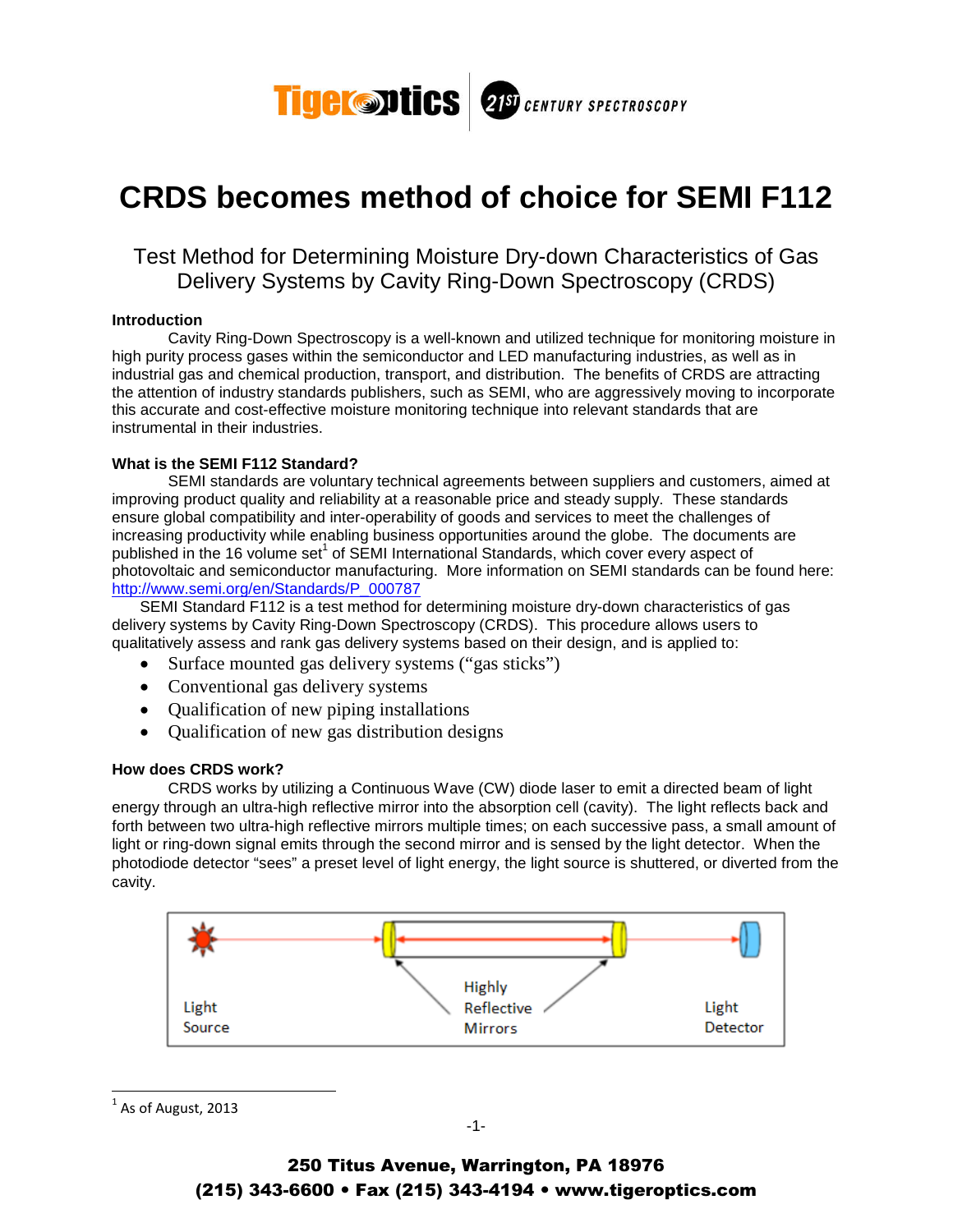

Once the light decays, or "rings down", the detector achieves a point of zero light energy in a matter of microseconds and the measurement is complete. The computer within the CRDS analyzer controls the laser to measure ring-down times both on the major absorption wavelength for the species of interest, as well as off-peak where the wavelength is such that no absorption occurs (which is equivalent to a zero baseline). The concentration within the cell cavity can then be calculated by comparing the ringdown times, based on first principles which follow the Beer-Lambert law.

#### **How does CRDS improves the standard?**

 Prior to SEMI F112, the standard that supported this moisture dry-down characterization procedure (SEMI F58) required the use of an Atmospheric Pressure Ionization Mass Spectrometer (APIMS) to monitor the moisture levels in a gas stick. While the APIMS system can achieve part-pertrillion (ppt) levels of moisture detection, these systems are expensive, require a highly-trained operator, need calibration as well as consumable calibration gases, and require periodic maintenance.

 The benefits of CRDS compelled the SEMI technical committee to replace APIMS with CRDS as part of the new SEMI F112 standard. CRDS analyzers provide the user with an accurate and absolute measurement (no calibration gases required) down to ppt level detection limits. In addition to having a low cost of ownership, CRDS analyzers are simple to install and do not require a skilled technician to operate. The analyzers do not have any moving parts and the only "maintenance" required is a software routine that can be pre-programmed and automated. With the adoption of SEMI F112, the SEMI F58 APIMS-based standard is now considered obsolete.

#### **How is SEMI F112 used in practice (practical applications)?**

 SEMI F112 as described above is used to test moisture dry-down characteristics. This standard can apply to many different stakeholders, including the manufacturers of gas delivery systems, valve manifold boxes, gas purifiers, as well as gas validation firms. In practice, this standard is applied for many reasons, such as evaluating how quickly a particular system dries down to a specified moisture value, or whether or not a system is capable of achieving a set moisture level that may be required by a particular customer. Two practical examples are noted below.

 Entegris, a manufacturer of critical products and materials used in advanced hightechnology manufacturing recently used the SEMI standard to evaluate gas purification performance of an Entegris gas purifier filled with two different gas purification adsorbent media (H and HX media). The system was allowed to drydown to < 300 ppt before replacement of the test blank with each filter. A spike in moisture, to approximately 5 ppbv is seen upon re-establishment of the gas flow. Entegris concluded that while both purifiers exhibited similar dry-down rates, the new HX media achieved an overall 2X drier level than the H media. $<sup>2</sup>$ </sup>

 As a second example, Swagelok  $reported<sup>3</sup>$  their findings when testing the



moisture dry-down characteristics of their "ICG II" test panel, which consisted of 3 "stick lines" and 2 "manifold lines" each containing various components. After an initial pulse of 200 ppb of moisture for a

<sup>&</sup>lt;sup>2</sup> http://www.electroiq.com/articles/sst/print/volume-55/issue-2/features/metrology/metrology-aidedgas.html

<sup>3</sup> http://www.swagelok.com/downloads/webcatalogs/EN/MS-06-17-E.pdf